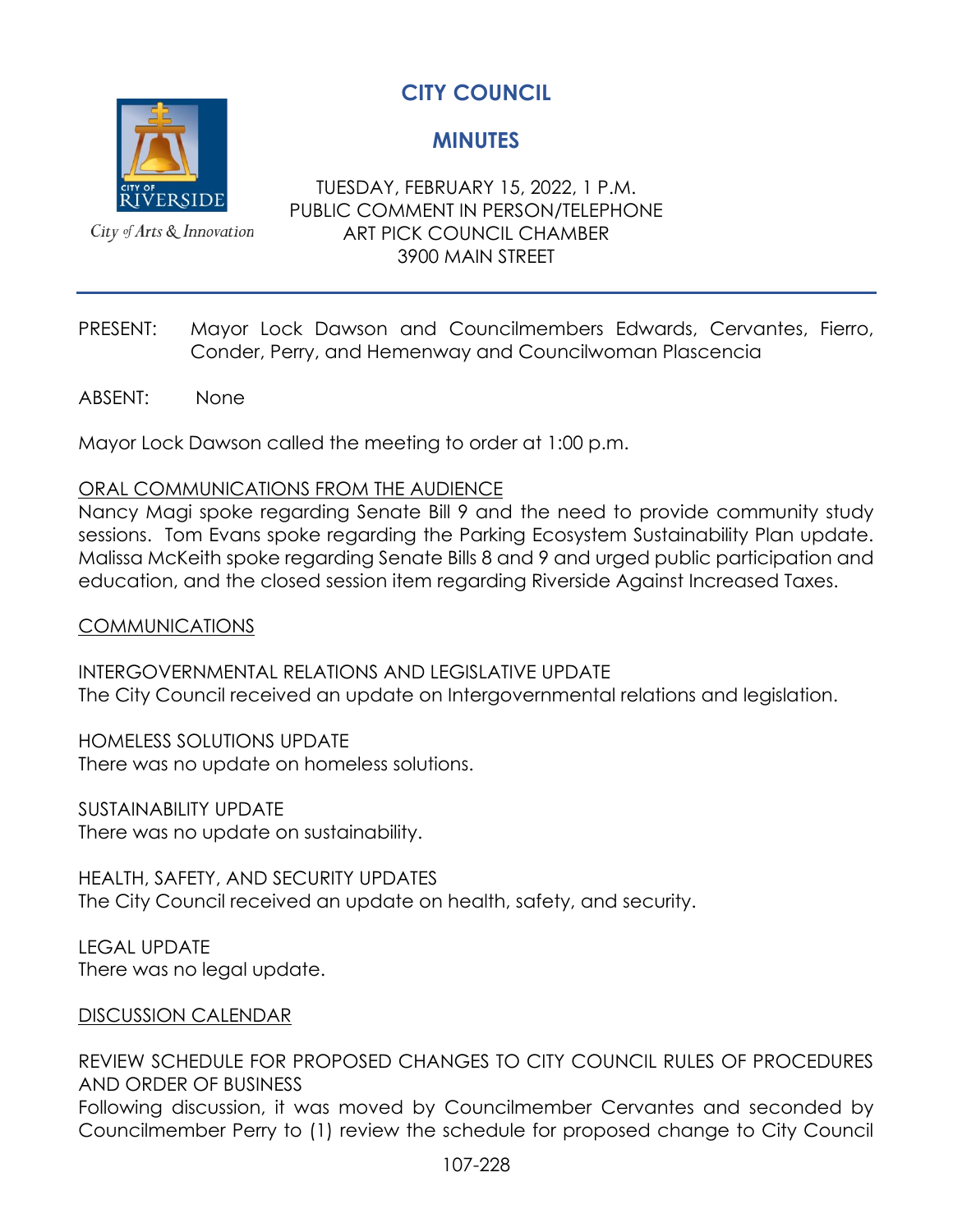

**CITY COUNCIL**

## **MINUTES**

TUESDAY, FEBRUARY 15, 2022, 1 P.M. PUBLIC COMMENT IN PERSON/TELEPHONE ART PICK COUNCIL CHAMBER 3900 MAIN STREET

Rules of Procedure and Order of Business as recommended by the Inclusiveness, Community Engagement and Governmental Processes Committee; (2) direct staff to clarify (a) abstentions and meaning thereof, (b) the role of councilmember championing an issue, (c) due process and open mind, (d) number of Committees and their role; (e) use of electronic devices on dais, (f) 7 p.m. public comment time, (g) announcing when councilmembers leaves meeting early, (h) rules of order (Rosenburg vs Robert rules) and (i) process for adding Commission and Board's application for interview after the agenda has published; (3) direct staff to provide analysis and explanation of consent and discussion items and for the City Council to provide notice to staff prior to pulling items from the consent calendar; and (4) revisit the language for advisory boards versus being a recommending body*.* The motion carried unanimously.

## LEGISLATIVE PLATFORM UPDATE - PURSUE GRANT FUNDING FOR PRIORITY PROJECTS

Following discussion, it was moved by Councilmember Cervantes and seconded by Councilmember Perry to (1) review and approve the City's Legislative Platform; and (2) direct staff to coordinate with the City's legislative advocacy team to advance the City's legislative priorities and actively pursue grant funding for priority projects; (3) include local control, homelessness, and mental health reform; (4) identify funding for Arts Cultural and Recreation to include Trujillo Adobe and Spanish Town; (5) review the language for Infrastructure and Mobility and connectivity to include advocating for funding and opportunities for improving aging or new infrastructure to support the City's maintenance and growth; (4) adding a variety of housing options; (5) break down priorities list by Federal and State and possibly including regional priorities; (6) to review priorities on annual basis; and (6) conduct workshops on the proposed bills. The motion carried unanimously.

BID 7803 - IMPLEMENT SIGNAL TIMING PLANS IN DOWNTOWN AREA - HIGHWAY SAFETY IMPROVEMENT PROGRAM CYCLE VII GRANT - SUPPLEMENTAL APPROPRIATION Following discussion, it was moved by Councilmember Conder and seconded by Councilmember Hemenway to (1) award construction contract for Bid 7803 for implementation of signal timing plans in the Downtown area, high friction surface treatment and high intensity activated crosswalk signal improvements at various locations throughout the City to Elecnor Belco Electric Inc., Chino, California, in the amount of \$1,824,299; (2) authorize the City Manager, or his designee, to execute the construction contract for Elecnor Belco Electric Inc., including making minor and nonsubstantive changes; (3) accept the Highway Safety Improvement Program Cycle VII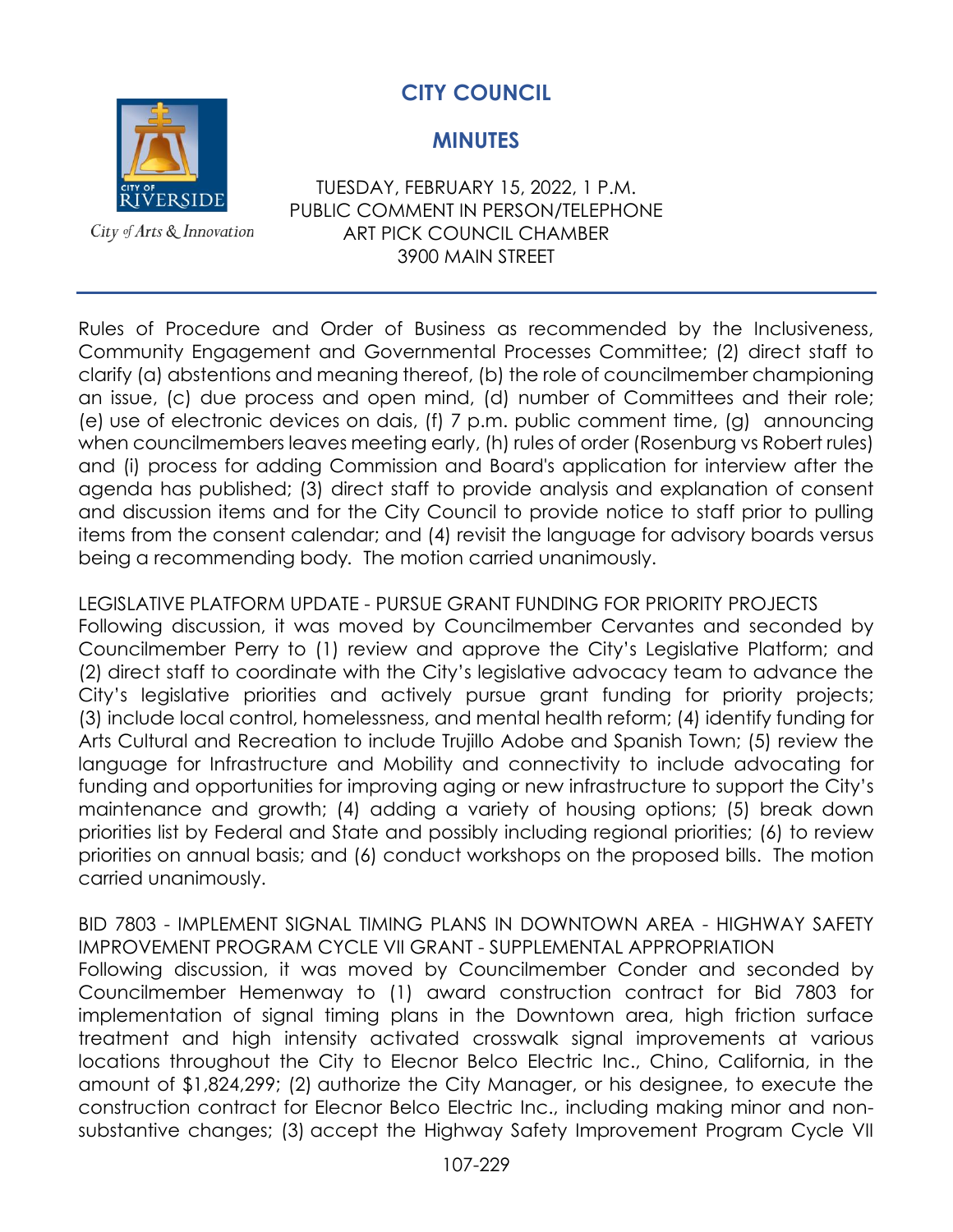## **CITY COUNCIL**

## **MINUTES**

TUESDAY, FEBRUARY 15, 2022, 1 P.M. PUBLIC COMMENT IN PERSON/TELEPHONE ART PICK COUNCIL CHAMBER 3900 MAIN STREET

additional grant funding, contingent upon receipt of funds, in the amount of \$522,580 to construct the project; and (4) authorize the Chief Financial Officer, or his designee, to record an increase in revenues and appropriate expenditures in the amount of \$522,580 to the Capital Outlay – Grants Fund - High Friction Srfc/HAWK Signals account. The motion carried unanimously.

## CLOSED SESSIONS

The Mayor and City Council adjourned to closed sessions at 2:04 p.m. pursuant to Government Code (1) §54956.9(d)(1) to confer with and/or receive advice from legal counsel concerning Friends of Riverside's Hills v City of Riverside, et al, RCSC Case No. CVRI2105366; (2) §54956.9(d)(1) to confer with and/or receive advice from legal counsel concerning Riversiders Against Increased Taxes v. City of Riverside, et al., Riverside Superior Court Case No. CVRI 2104120; (3) §54956.9(d)(2) to confer with and/or receive advice from legal counsel concerning significant exposure to litigation regarding one case; (4) §54956.9(d)(4) to confer with and/or receive advice from legal counsel concerning the City Council deciding whether to initiate litigation regarding one case; and (5) §54957.6 to review the City Council's position and instruct designated representatives regarding salaries, salary schedules, or compensation paid in the form of fringe benefits of all Executive Management employees including the City Attorney and City Clerk, all Management and Confidential employees as defined by PERS, Fire Management Unit, Riverside City Firefighters Association, Riverside Police Officers Association (Police and Police Supervisory Units), Service Employees International Union #721, International Brotherhood of Electrical Workers #47, and Riverside Police Administrators Association.

#### RECESS

The Mayor and City Council recessed at 2:16 p.m. and reconvened at 6:16 p.m. with Mayor Lock Dawson presiding and all Councilmembers present except Councilmember Edwards.

Councilmember Fierro gave the Invocation and led the Pledge of Allegiance to the Flag.

#### MAYOR/COUNCILMEMBER COMMUNICATIONS

Councilmember Cervantes recognized the Tree People for planting 15 trees in the Eastside, and reported on Black Collective event at Fairmount Park, Substation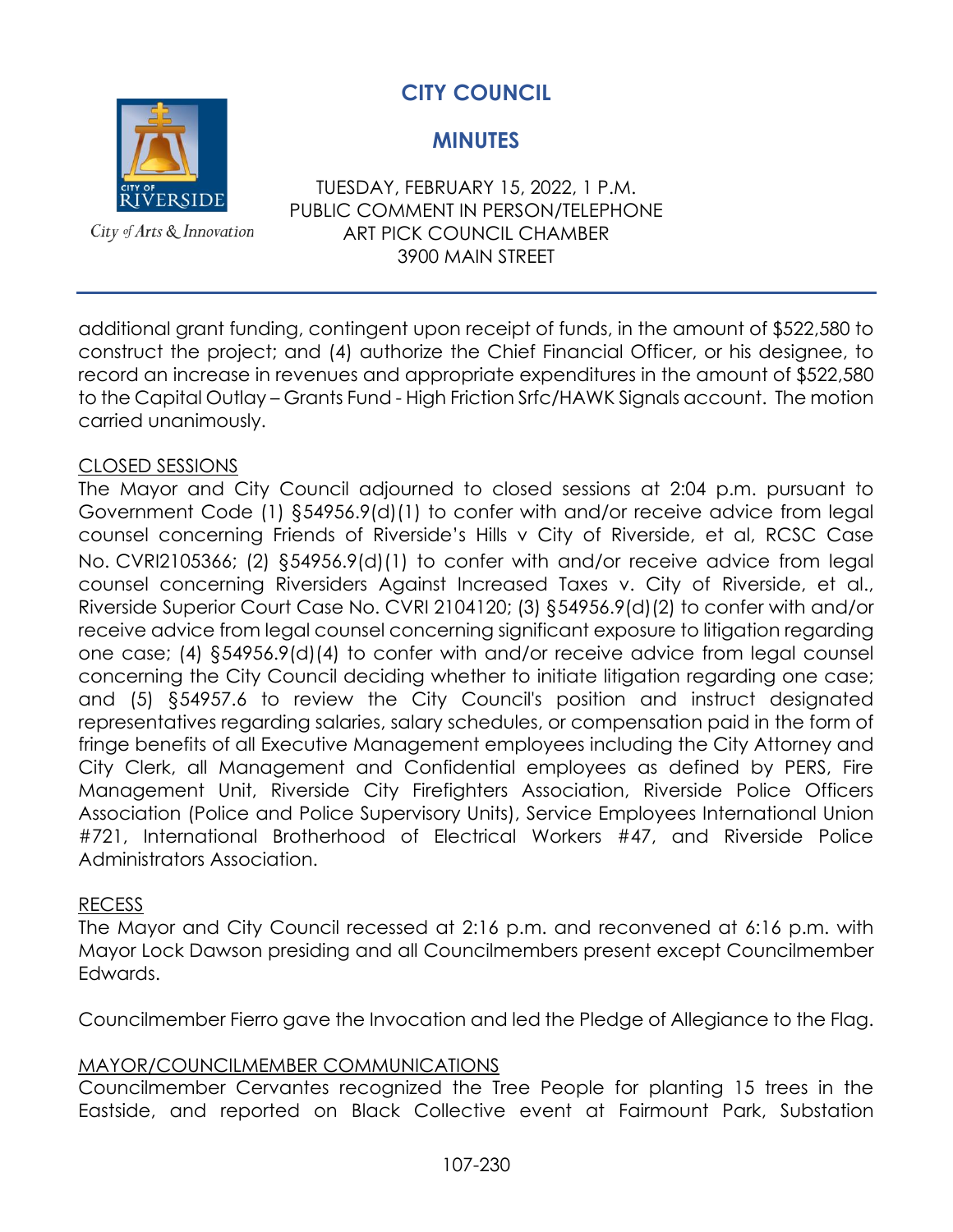

**CITY COUNCIL**

## **MINUTES**

TUESDAY, FEBRUARY 15, 2022, 1 P.M. PUBLIC COMMENT IN PERSON/TELEPHONE ART PICK COUNCIL CHAMBER 3900 MAIN STREET

celebrating 50 years in Riverside, Riverside County Transportation Commission Metrolink expansion public comment period, and community meeting. Councilmember Conder reported on Raincross Trophy Dinner at the Air Museum. Councilwoman Plascencia congratulated and welcomed State Farm Insurance Agent Poonam Walia in Ward 5 and reported on California League of Cities Public Safety Committee meeting discussing Assembly Bills 1597, 1599, and 1603, and community meetings at Renck Center. Councilmember Perry reported on the passing of Charlie Keys and the flag in his office was flown above Mount Vernon on President's Day last year. Councilmember Hemenway announced that Transit Agency is hosting a free vaccination clinic and reported on Keep Riverside Clean and Beautiful Ward 7 Beautification project. Mayor Lock Dawson reported on Virtual State of the City address, Big Tent Tour at the Airport, Magnolia Neighborhoods, - Riverside Unified School District Boardroom, and Mayor's Blood Drive on March 29th, 2022.

## CEREMONIAL PRESENTATIONS

## FORBES 30 UNDER 30 IN MEDIA FOR 2022

Mayor Lock Dawson presented a proclamation to Charlotte Smith, a Riverside native, named one of 'Forbes 30 Under 30 in Media for 2022'.

#### RIVERSIDE PROSPERS SUCCESS REPORT

Councilmember Hemenway reported on La Sierra University Enactus Team.

#### ORAL COMMUNICATIONS FROM THE AUDIENCE

Jason Hunter spoke regarding public comments. One person spoke regarding mask mandate.

#### CONSENT CALENDAR

It was moved by Councilmember Hemenway and seconded by Councilmember Perry to approve the Consent Calendar as presented affirming the actions appropriate to each item except (1) correction to the amount for Fiscal Year 2022-2023 and 2023-2024 Arts and Culture grant awards is \$288,484 for Arts and Culture organizations; and (2) the item introducing an Ordinance to amend the Code of Ethics and Conduct removed from the Consent Calendar for separate discussion. The motion carried unanimously with Councilmember Edwards absent.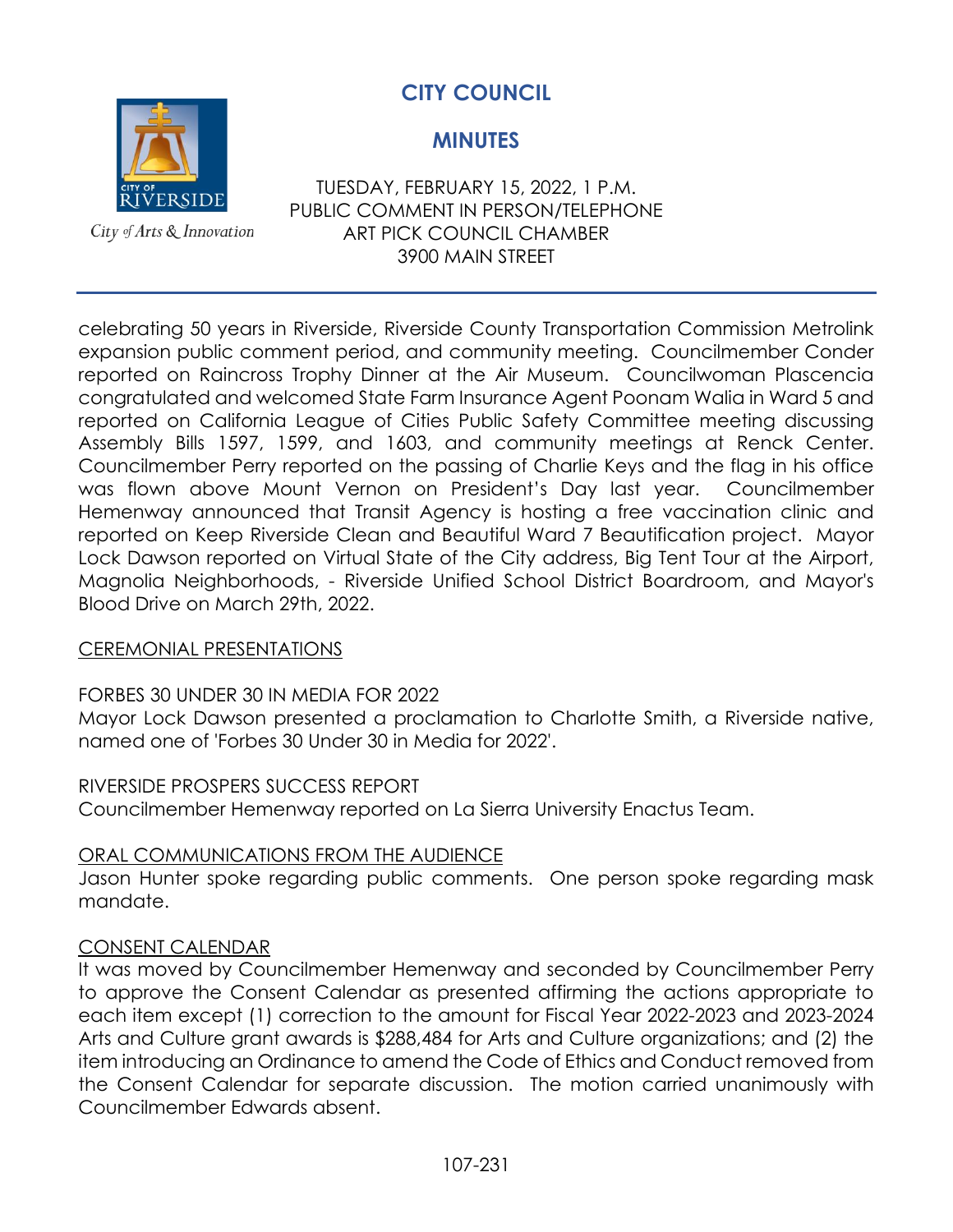

City of Arts & Innovation

## **MINUTES**

TUESDAY, FEBRUARY 15, 2022, 1 P.M. PUBLIC COMMENT IN PERSON/TELEPHONE ART PICK COUNCIL CHAMBER 3900 MAIN STREET

ECONOMIC DEVELOPMENT, PLACEMAKING, AND BRANDING/MARKETING COMMITTEE - SUBSTITUTION OF MEMBER

The City Council appointed Councilmember Cervantes to substitute for Councilmember Edwards on the Economic Development, Placemaking, and Branding/Marketing Committee for discussion on Fiscal Year 2022-2023 and 2023-2024 Arts and Culture grant awards in the amount of \$288,484 for Arts and Culture organizations serving the City.

#### **MINUTES**

The minutes of the meetings of January 31 and February 1, 2022 were approved as presented.

#### BID 2114 - REPLACEMENT OF CITY COUNCIL CHAMBERS VOTE SYSTEM

The City Council (1) awarded Bid 2114 to replace the existing City Council Chambers voting system hardware to Vector Resources, Inc., Rancho Cucamonga, in the amount of \$84,881.55; and (2) authorized the City Manager, or designee, to execute the Professional Consultant Services Agreement with Vector Resources, Inc., of Rancho Cucamonga, including making minor and non-substantive changes.

#### APPOINTMENT OF CITY MANAGER PRO TEMPORE

The City Council confirmed the appointment of (1) Assistant City Manager, Lea Deesing, as City Manager Pro Tempore; (2) Assistant City Manager, Rafael Guzman, as City Manager Pro Tempore; and (3) Assistant City Manager, Kris Martinez, as City Manager Pro Tempore.

AGREEMENT - DEVELOPMENT OF FORMER RIVERSIDE GOLF CLUB, AB BROWN SPORTS COMPLEX, AND PELLISSIER RANCH PROPERTIES

The City Council (1) approved a Professional Consultant Services Agreement with David Taussig and Associates of Riverside, California from RFP No. 2093 for Consultant Services for Master Developer for City-Owned Properties for an initial term of one year plus two one-year extensions, in an amount not-to-exceed \$366,325; and (2) authorized the City Manager, or his designee, to execute the Agreement and optional two one-year extensions, if necessary, including making minor non-substantive changes, and to sign all documents and instruments necessary to complete the transaction.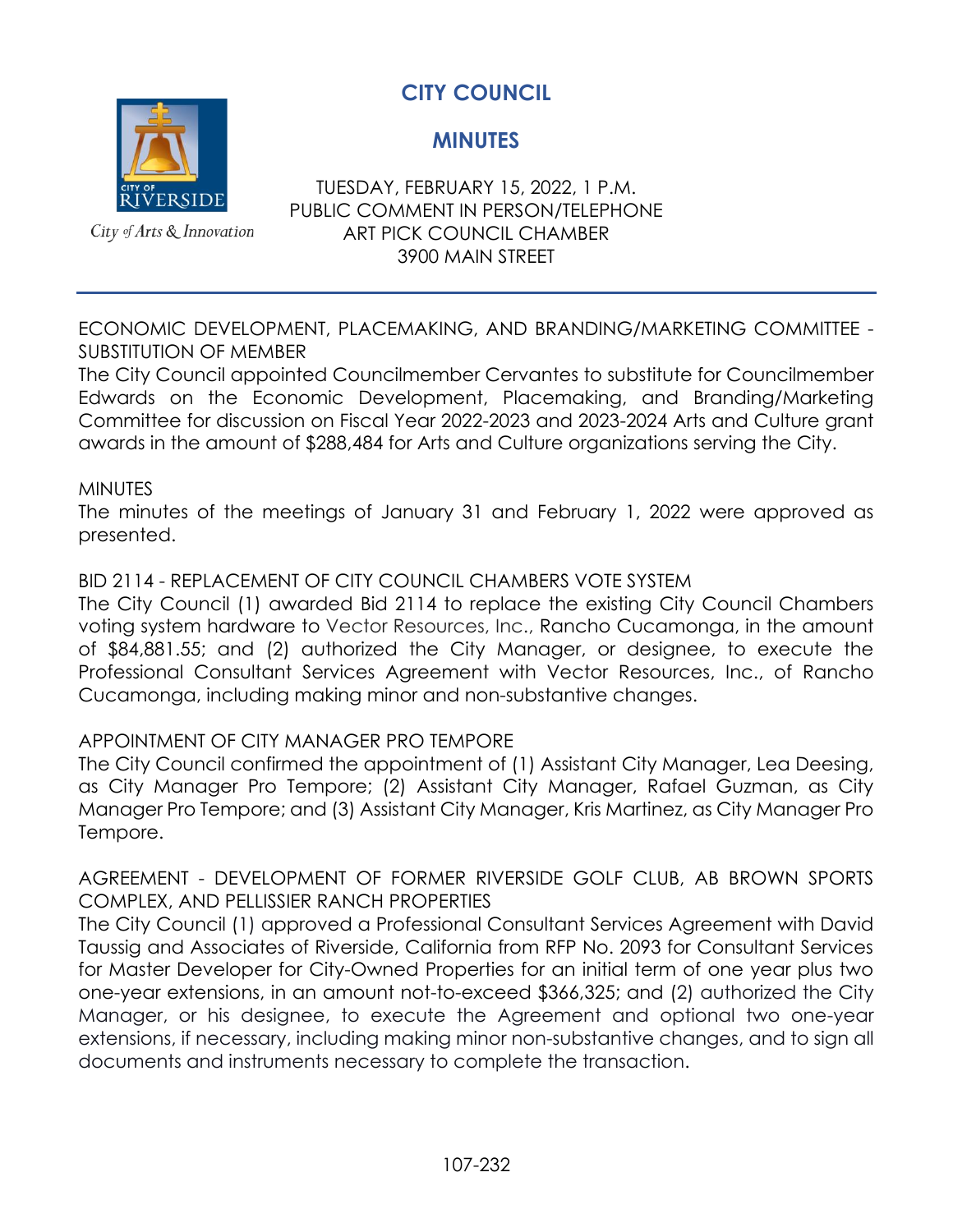

## **MINUTES**

City of Arts & Innovation

TUESDAY, FEBRUARY 15, 2022, 1 P.M. PUBLIC COMMENT IN PERSON/TELEPHONE ART PICK COUNCIL CHAMBER 3900 MAIN STREET

## AGREEMENT - LEASEQUERY GASB 87 AND LEASE MANAGEMENT SOFTWARE SOLUTION

The City Council (1) approved Professional Consultant Services Agreement with Lance, Soll, Lunghard, LLP for LeaseQuery GASB 87 and Lease Management software solution, in the amount of \$205,801 plus a 25 percent contingency, for a total of \$257,251 for the initial term through December 31, 2024, with the option to extend for two additional oneyear terms for a total amount of \$366,102; (2) authorized the City Manager, or designee, to execute all term extensions in the total amount of \$87,081 plus a 25 percent contingency in the amount of \$21,770 for a total of \$108,851; and (3) authorized the City Manager, or designee, to execute the Professional Consultant Services Agreement with Lance, Soll & Lunghard, LLP, and any other documents necessary to effectuate the agreement, including making minor non-substantive changes and all optional contract extensions.

## INCREASE ANNUAL PURCHASE ORDER FOR PRODUCER PRICE INDEX

The City Council (1) approved an increase to Central Stores Annual PO 221326 for copper pipe stock to Ferguson Waterworks, Riverside, in the total amount of \$550,741.55; and (2) approved a not-to-exceed 30 percent allowance for Producer Price Index increases until the end of the current fiscal year, ending on June 30, 2022; and (3) authorized the City Manager, or designee, to execute all documents necessary to issue the purchase order and make minor and non-substantive changes.

### FISCAL YEAR 2022-2023 - LANDSCAPE MAINTENANCE DISTRICT NO. 88-1 (SYCAMORE HIGHLANDS) - LEVY OF ASSESSMENTS - RESOLUTION

The City Council (1) adopted a resolution to initiate proceedings to levy and collect assessments for fiscal year 2022-2023 in Landscape Maintenance District 88-1 (Sycamore Highlands); (2) appointed Webb Municipal Finance, LLC, as the Engineer of Record; and (3) ordered the preparation of an Engineer's Report; whereupon, the title having been read and further reading waived, Resolution No. 23824 of the City Council of the City of Riverside, California, Initiating Proceedings to Levy and Collect Assessments for Fiscal Year 2022-2023 in Landscape Maintenance District No. 88-1 (Sycamore Highlands) Pursuant to the Landscaping and Lighting Act of 1972, Appointing the Engineer of Record and Ordering Preparation of an Engineer's Report, was presented and adopted.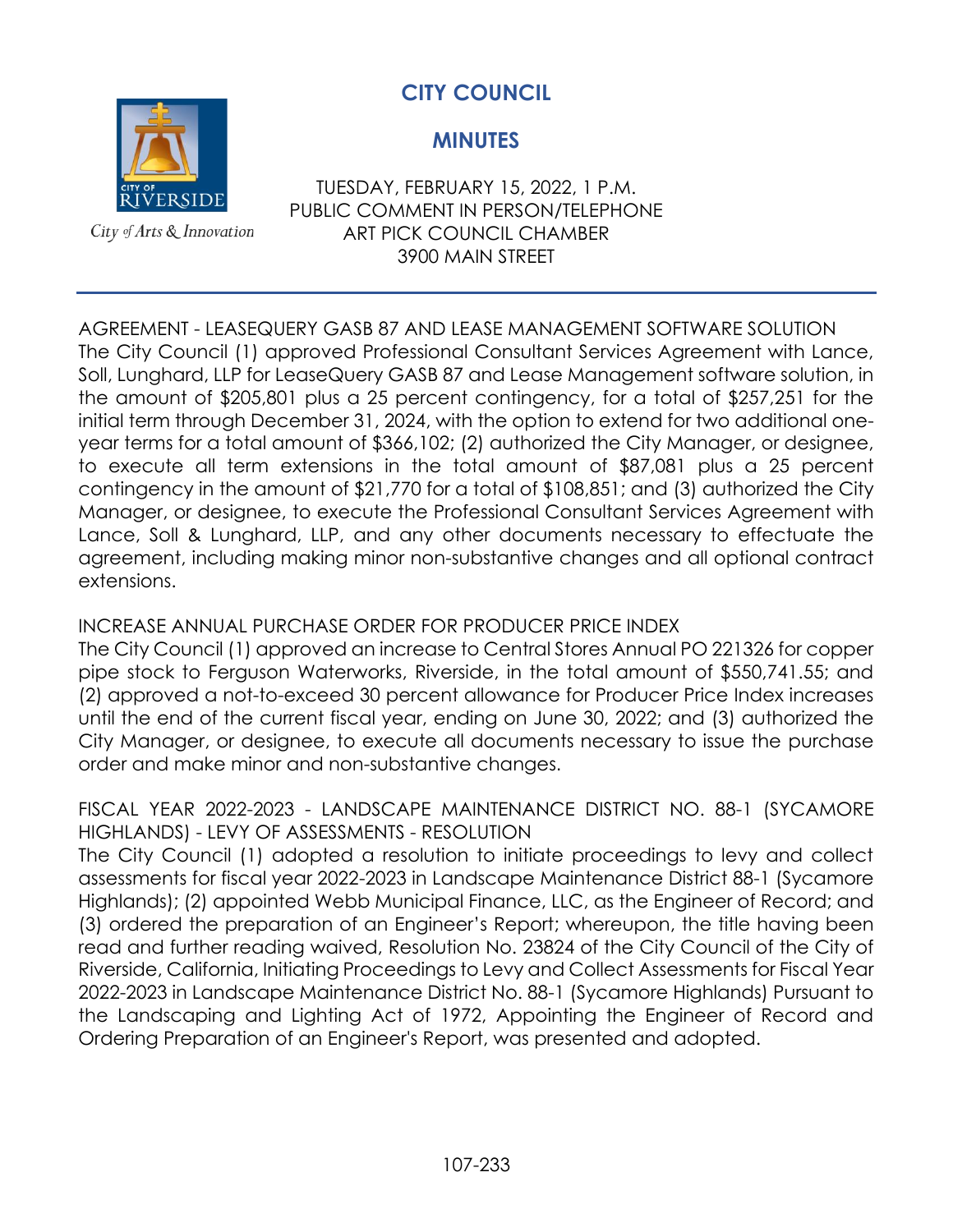**MINUTES**



City of Arts & Innovation

TUESDAY, FEBRUARY 15, 2022, 1 P.M. PUBLIC COMMENT IN PERSON/TELEPHONE ART PICK COUNCIL CHAMBER 3900 MAIN STREET

FISCAL YEAR 2022-2023 - RIVERWALK LANDSCAPE MAINTENANCE - DISTRICT LEVY OF ASSESSMENTS - RESOLUTION

The City Council (1) adopted a Resolution to initiate proceedings to levy and collect assessments for fiscal year 2022-2023 in the Riverwalk Landscape Maintenance District; (2) appointed Webb Municipal Finance, LLC as the Engineer of Record; and (3) ordered the preparation of an Engineer's Report; whereupon, the title having been read and further reading waived, Resolution No. 23825 of the City Council of the City of Riverside, California, Initiating Proceedings to Levy and Collect Assessments for Fiscal Year 2022- 2023 in the Riverwalk Landscape Maintenance District Pursuant to the Landscaping and Lighting Act of 1972, Appointing the Engineer of Record and Ordering Preparation of an Engineer's Report, was presented and adopted.

FISCAL YEAR 2022-2023 STREET LIGHTING DISTRICT NO. 1 - LEVY OF ASSESSMENTS - RESOLUTION

The City Council (1) adopted a Resolution to initiate proceedings to levy and collect assessments for fiscal year 2022-2023 in the Street Lighting Assessment District No. 1; (2) appointed Webb Municipal Finance LLC, as the Engineer of Record; and (3) ordered the preparation of the Engineer's Report; whereupon, the title having been read and further reading waived, Resolution No. 23826 of the City Council of the City of Riverside, California, Initiating Proceedings to Levy and Collect Assessments for Fiscal Year 2022-2023 in the Street Lighting District No. 1 Pursuant to the Landscaping and Lighting Act of 1972, Appointing the Engineer of Record, and Ordering Preparation of an Engineer's Report, was presented and adopted.

FISCAL YEAR 2021-22 GENERAL FUND FIRE DEPARTMENT BUDGET - TEMPORARY EMPLOYMENT NEEDS

The City Council approved a supplemental appropriation in the General Fund, Fire Department Prevention Division in the amount of \$40,000 from General Fund surplus reserves for professional services with CSG Consultants, Inc., for the temporary employment service needs of the Fire Department Prevention Division.

DEPARTMENT OF HOMELAND SECURITY - FISCAL YEAR 2021 URBAN AREAS SECURITY INITIATIVE (UASI) HOMELAND SECURITY GRANT PROGRAM - SUPPLEMENTAL APPROPRIATION - RESOLUTION

The City Council (1) adopted a resolution authorizing a grant application for the Department of Homeland Security's 2021 Urban Area Security Initiative (UASI) grant in the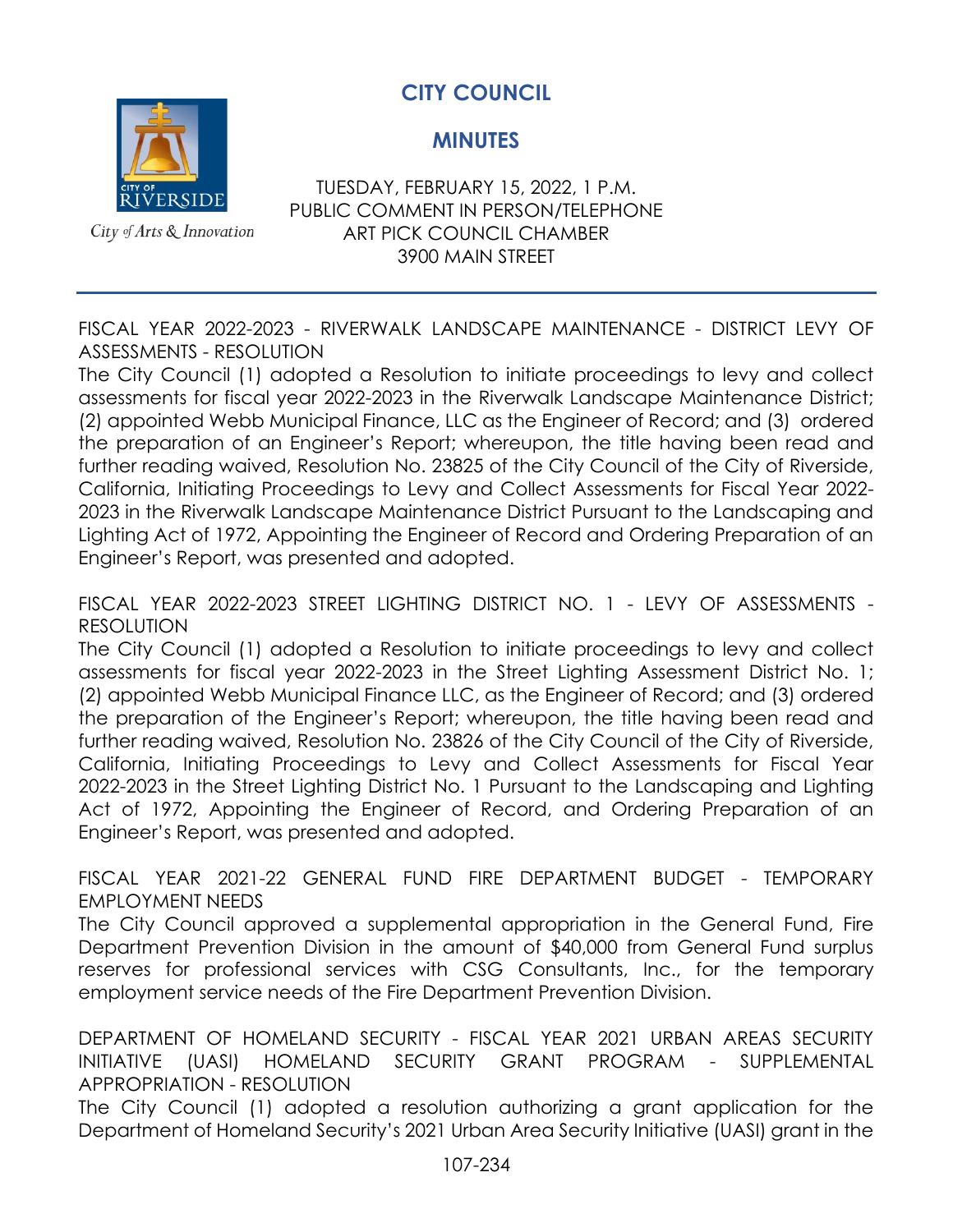

**CITY COUNCIL**

## **MINUTES**

TUESDAY, FEBRUARY 15, 2022, 1 P.M. PUBLIC COMMENT IN PERSON/TELEPHONE ART PICK COUNCIL CHAMBER 3900 MAIN STREET

amount of \$3,178,500; (2) authorized the acceptance of the UASI funding from the Department of Homeland Security in the amount of \$3,178,500, or the actual amount awarded; (3) upon grant award, authorized the Chief Financial Officer, or his designee, to record an increase in revenues in the amount of \$3,178,500, or the actual amount awarded, to the Urban Area Security Initiative (UASI) Fund, UASI Program accounts and appropriate expenditures in the same amount to UASI expenditure accounts; and (4) authorized the City Manager, or designee, to execute all necessary documents, including but not limited to applications, payment requests, agreements, and amendments necessary to secure funds and implement the approved grant projects, and making minor and non-substantive changes; whereupon, the title having been read and further reading waived, Resolution No. 23827 of the City Council of the City of Riverside, California, Authorizing the Submission of Application and Acceptance of Grant Award from the United States Department of Homeland Security Through the California Governor's Office of Emergency Services for the Fiscal Year 2021 Urban Areas Security Initiative (UASI) Homeland Security Grant Program and Authorizing the Execution of All Required Documents by the City Manager, Assistant City Manager, or Fire Chief; and Amending the Budget for Fiscal Year 2021-2022, 2022-2023, and 2023-2024 Accordingly, was presented and adopted.

MEASURE Z - BID 7879 - REMOVAL AND REPLACEMENT OF ROOF - ARLINGTON FIRE STATION NO. 2 - 9420 ANDREW

The City Council (1) awarded Bid 7879 to Rite-Way Roof Corporation, Fontana, in the amount of \$149,813 for the removal and replacement of the roof at the Arlington Fire Station No. 2, located 9420 Andrew Street; (2) authorized 15 percent change order authority in an amount up to \$22,472 for project changes including, but not limited to, unforeseen conditions, or necessary design changes for a total not-to-exceed amount of \$172,285; and (3) authorized the City Manager, or his designee, to execute a Construction Agreement with Rite-Way Roof Corporation including making minor and non-substantive changes.

AGREEMENT AMENDMENT - ADDITIONAL RESTAURANT SEATING - RIVERSIDE MUNICIPAL AIRPORT - 6951 FLIGHT

The City Council (1) approved a First Amendment to the Riverside Municipal Airport Lease Agreement with Riverside Airport Café for additional restaurant seating area and increase monthly rent by \$250.00; and (2) authorized the City Manager or designee to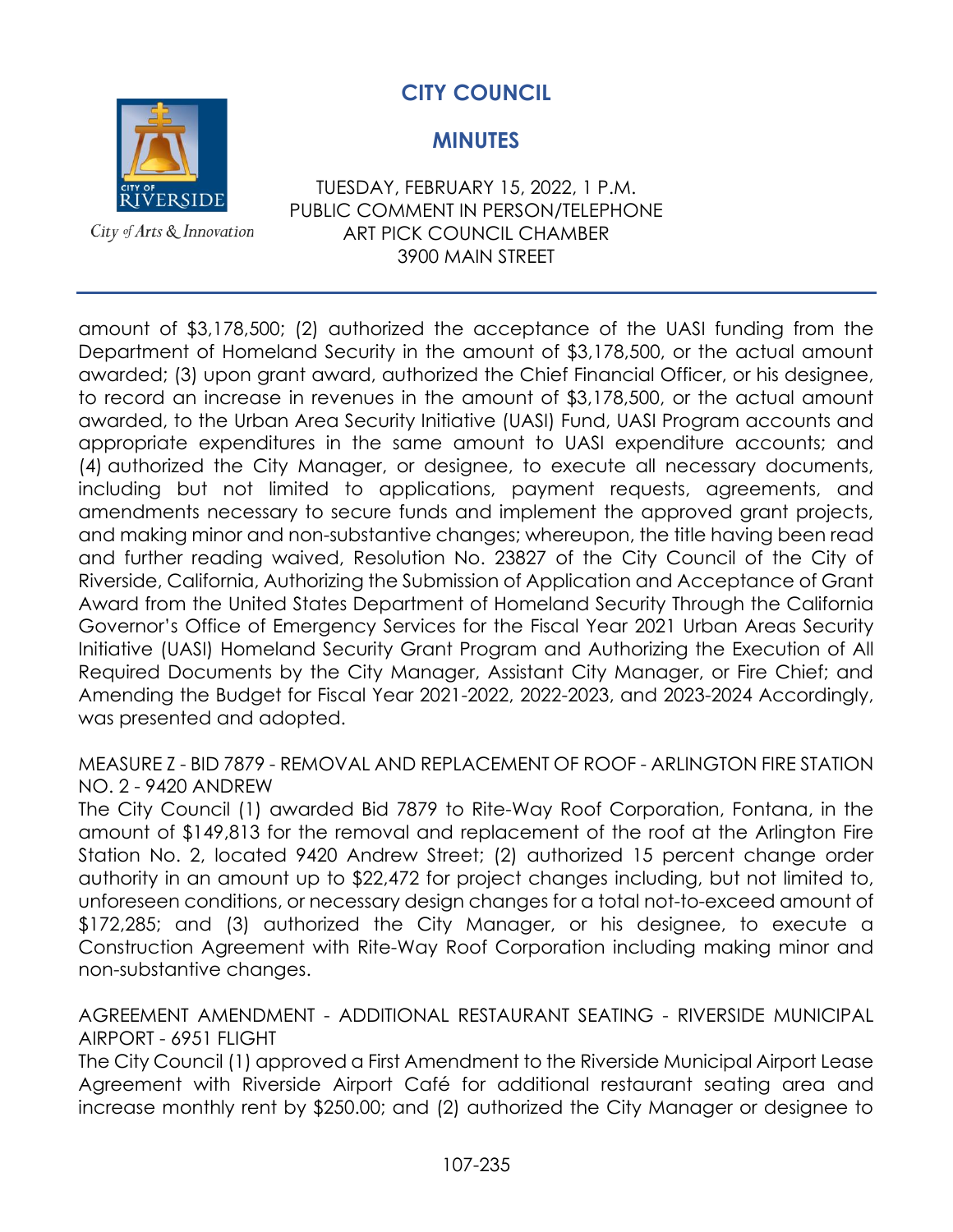

City of Arts & Innovation

**MINUTES**

TUESDAY, FEBRUARY 15, 2022, 1 P.M. PUBLIC COMMENT IN PERSON/TELEPHONE ART PICK COUNCIL CHAMBER 3900 MAIN STREET

execute the First Amendment to Riverside Airport Lease Agreement with the Riverside Airport Cafe, including making minor and non-substantive changes.

SOUTHERN CALIFORNIA LIBRARY COOPERATIVE AND STATE LIBRARY GRANT FOR HOTSPOTS The City Council (1) approved the acceptance of a grant award from the Southern California Library Cooperative and the California State Library for 134 hotspots valued at \$27,470; and (2) authorized the City Manager, or designee, to execute grant documents with Southern California Library Cooperative and the California State Library, including making minor and non-substantive changes.

MEASURE Z - MOTOROLA ENHANCED APX 6500 7/800 MHZ MOBILE IN-CAR RADIOS, ACCESSORIES, AND WARRANTY

The City Council approved the acquisition of ten Motorola Enhanced APX 6500 7/800 MHZ Mobile in-car radios, radio accessories, and three-year service warranty from Motorola Solutions, San Diego, in the amount of \$71,235.17.

STATE OF CALIFORNIA CITIZENS' OPTION FOR PUBLIC SAFETY PROGRAM 2021 GRANT AWARD - SUPPLEMENTAL APPROPRIATION

The City Council (1) accepted the grant award from the State of California Citizens' Option for Public Safety (COPS) program 2021, in the amount of \$737,327.04 into the Special Deposits Fund, Police State COPS Funding Program; (2) upon receipt of the grant award, authorized the Chief Financial Officer, or his designee, to record an increase in revenues and appropriate expenditures in the amount of \$737,327.04 plus projected interest, to the Grants and Restricted Programs Fund 215, Police State Cops Funding Program; and (3) authorized the City Manager or designee, on behalf of the City, to execute all necessary documents, including making non-substantive changes.

#### DISCUSSION CALENDAR

CODE OF ETHICS AND CONDUCT AMENDMENT - ORDINANCE INTRODUCED

Following discussion, it was moved by Councilmember Cervantes and seconded by Councilwoman Plascencia to introduce an Ordinance amending Chapter 2.78 of the Riverside Municipal Code to make certain changes to the Code of Ethics related to preparation of the findings by a hearing panel and the appeal procedures, as discussed by the City Council at the December 14, 2021 Code of Ethics and Conduct Annual Review. The motion carried unanimously with Councilmember Edwards absent.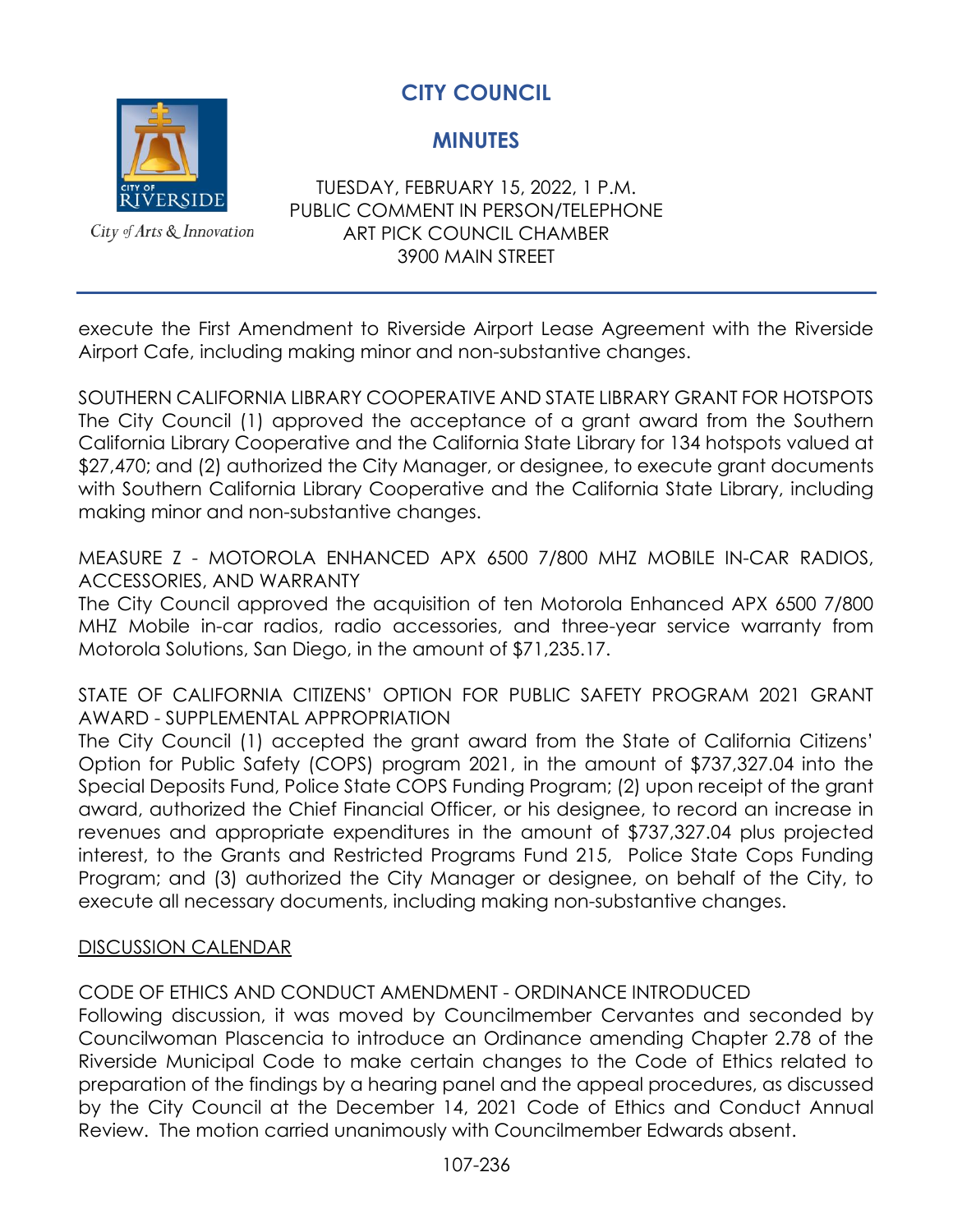

City of Arts & Innovation

**MINUTES**

TUESDAY, FEBRUARY 15, 2022, 1 P.M. PUBLIC COMMENT IN PERSON/TELEPHONE ART PICK COUNCIL CHAMBER 3900 MAIN STREET

Whereupon, an ordinance entitled "An Ordinance of the City of Riverside, California, Amending Chapter 2.78 of the Riverside Municipal Code Regarding Code of Ethics and Conduct, was presented and introduced.

CHARTER REVIEW COMMITTEE RECOMMENDATION FOR CITY CHARTER AMENDMENT REGARDING MAYORAL VETO AUTHORITY - PLACEMENT ON BALLOT FOR NOVEMBER 8, 2022, ELECTION

Following discussion, it was moved by Councilmember Hemenway and seconded by Councilmember Fierro to refer the item back to the Charter Review Committee and extend their convening for 30-days to discuss the 5-day mayoral veto period and 45-day override window. The motion carried with Councilmembers Fierro, Conder, and Hemenway and Mayor Lock Dawson voting aye and Councilmembers Cervantes, Perry, and Councilwoman Plascencia voting no.

AGREEMENTS - FOURTH OF JULY SHOWS - LA SIERRA AND RYAN BONAMINIO - PARKS CONTINUED FROM FEBRUARY 8, 2022

Following discussion, it was moved by Councilmember Perry and seconded by Councilmember Cervantes to (1) approve the Sole Source Service Agreement with Pyro Spectaculars, Inc. Rialto, for a pyrotechnic show in 2022 at Ryan Bonaminio Park for a one-year term for \$40,000 with the option to extend an additional two years for pyrotechnic shows in 2023 and 2024 with the times, locations, and fees to be determined and mutually agreed upon by both parties; and (2) approve the Sole Source Service Agreement with Pyro Spectaculars, Inc. Rialto, for pyrotechnic shows at La Sierra Park for a three-year term covering the period of April 1, 2022, through July 5, 2024, and a supplemental agreement for an enhanced show for July 4, 2022, as presented with the staff report for a contract price of \$99,075 to be paid out of the General Fund Recreational Services Account; and (3) authorized the City Manager, or his designee, to execute the Sole Source Services Agreement with Pyro Spectaculars, Inc., and any other documents to effectuate the agreement including making minor, and non-substantive changes*.* The motion carried unanimously with Councilmember Edwards absent.

## PARKING ECOSYSTEM SUSTAINABILITY PLAN UPDATE - RESOLUTION

Following discussion, it was moved by Councilwoman Plascencia and seconded by Councilmember Cervantes to approve the Land Use, Sustainability, and Resilience Committee recommendation to (1) receive and order filed the Public Parking Program update; (2) adopt a Resolution to revise the Parking Rate and Hour Schedule to include